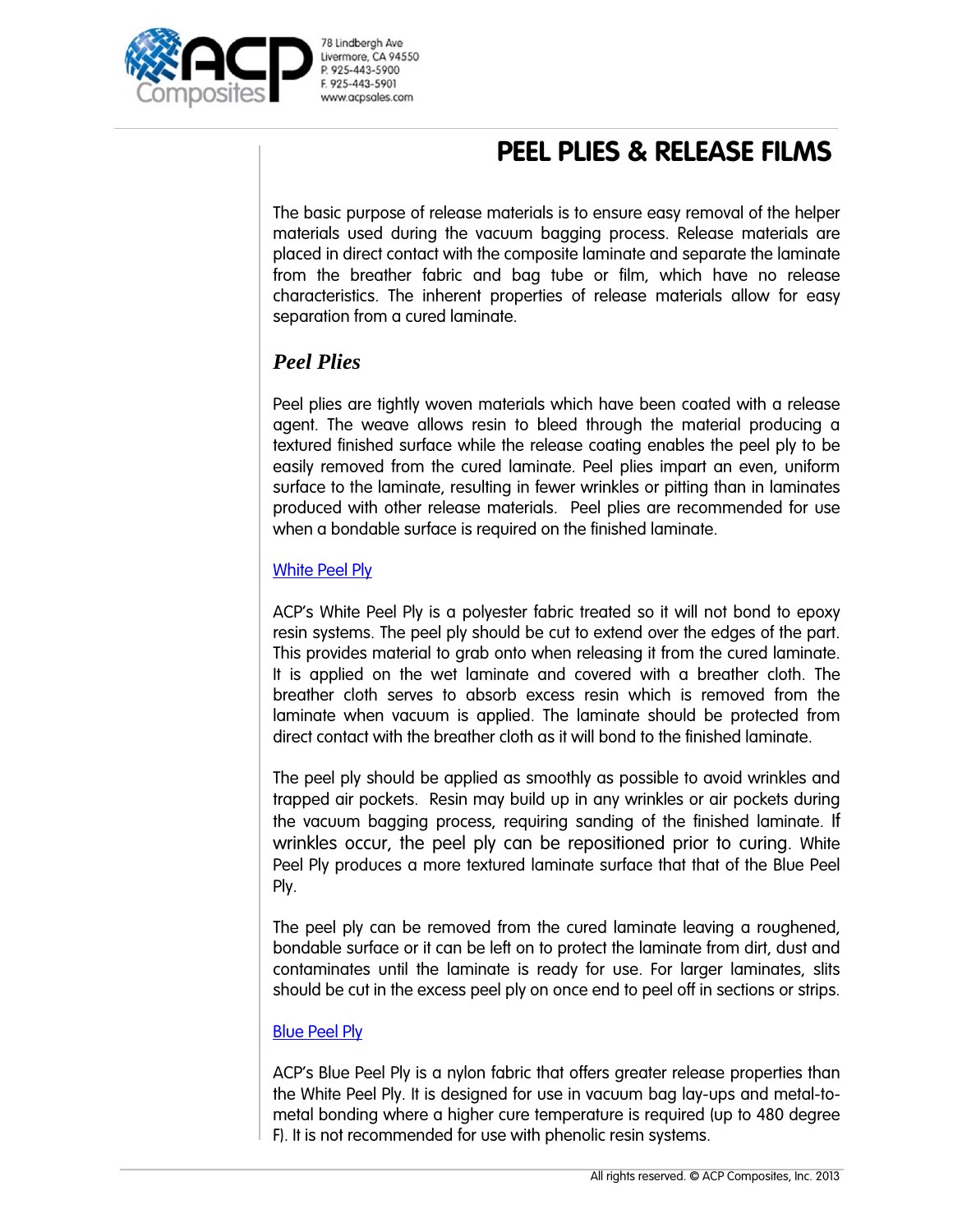

The peel ply should be cut to extend over the edges of the part, This provides material to grab onto when releasing it from the cured laminate. It is applied on the wet laminate and covered with a breather material. The breather cloth serves to absorb excess resin which is removed from the laminate as vacuum is applied. The laminate should be protected from direct contact with the breather cloth as it will bond to the finished laminate.

The peel ply should be applied as smoothly as possible to avoid wrinkles and trapped air pockets. Resin may build up in any wrinkles and air pockets during the vacuum bagging process, requiring sanding of the finished laminate. Blue Peel Ply produces a slightly smoother laminate surface that the White Peel Ply.

The peel ply can be removed from the cured laminate leaving a roughened, bondable surface or it can be left on to protect the laminate from dirt, dust and contaminates until the laminate is ready for use. For larger laminates, slits can be cut in the excess peel ply on one end to peel off in sections or strips.

## *Porous Teflon Coated Glass*

## Porous Teflon Coated Glass

ACP's Porous Teflon Coated Class is a fiberglass cloth has been coated with Teflon to form a porous non-bondable fabric that can be used to control the resin content of a laminate during the bagging process. The material is applied on the wet laminate and covered with a breather cloth which will absorb excess resin from the laminate when vacuum is applied. The laminate should be protected from direct contact with the breather cloth as it will bond to the finished laminate.

The Porous Teflon Coated Glass is more porous than the White or Blue Peel Ply, allowing more resin to be absorbed by the breather and producing a lighter weight finished laminate. The Porous Teflon Coated Glass releases easily from the cured laminate and leaves a shiny textured surface on the laminate. Sanding of the surface is required if the laminate is being used for bonding applications.

## *Release Films*

Release films are non-woven, thin plastic films available with either porous or non-porous surfaces. Porous release films are also known as Perforated Films. Release films are recommended for use when a bondable surface on the finished laminate in not required. Release films can also be used in lay-ups, between peel ply and breather cloth, to reduce absorption allowing for the reuse of the breather cloth.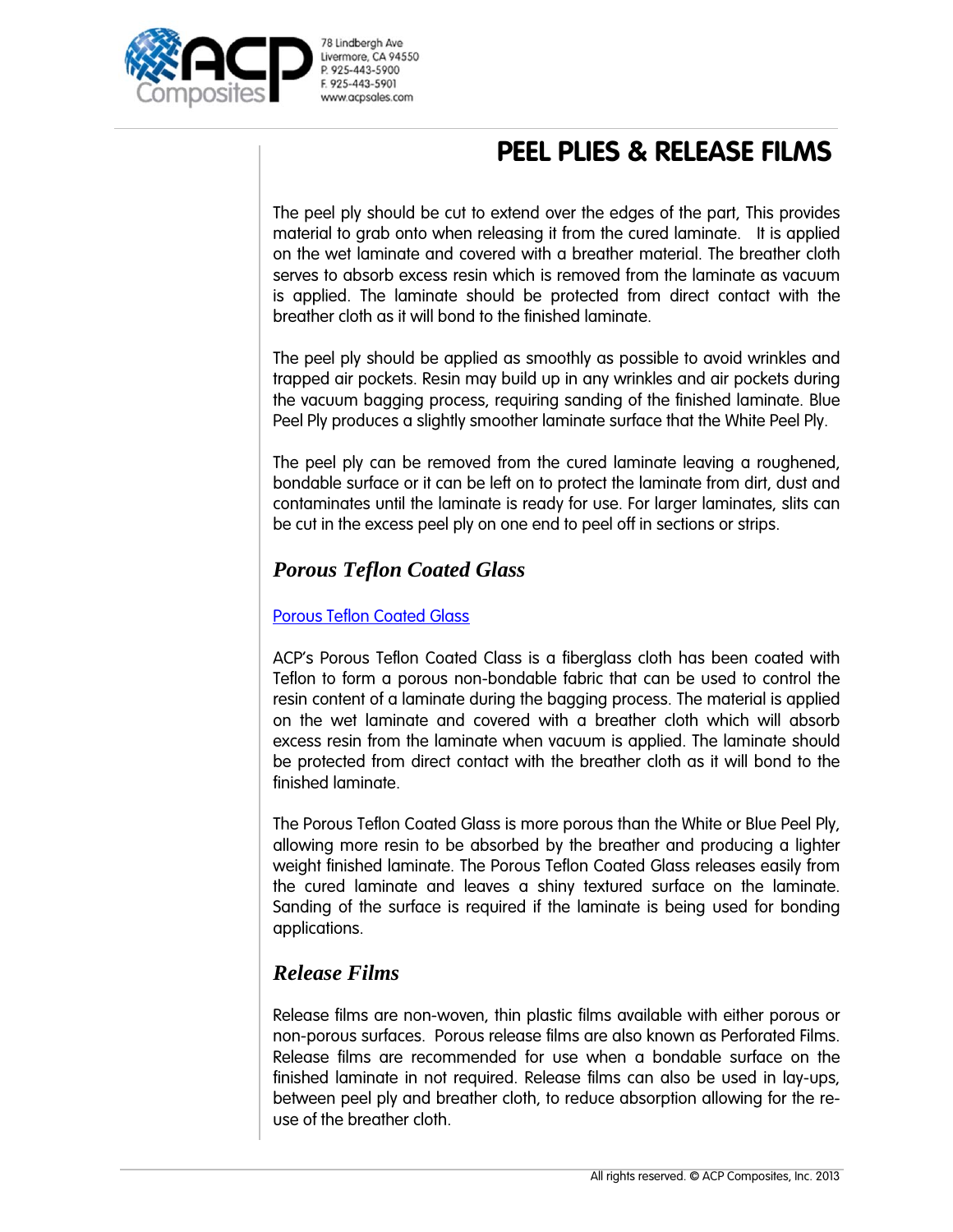

### Perforated Release Film

ACP's Perforated Release Film has small pin holes, evenly spaced throughout the film which permits excess air or resin to be removed from the laminate during the vacuum bagging process.

The release film should be cut to extend over the edges of the part. This provides material to grab onto when releasing it from the cured laminate. It should be applied on the wet laminate and covered with a breather cloth. The breather serves to absorb the excess resin pulled through the pin holes as vacuum is applied to the laminate. The laminate should be protected from direct contact with the breather cloth as it will bond to the finished laminate. The film releases easily from the cured laminate and leaves a smoother laminate surface than that produced using a peel ply.

#### Non-Porous Release Film

ACP's Non-Porous Release Film is a thin film that easily conforms to complex shapes. Using the non-porous release films can minimize the finishing work required for a laminate. Less resin is removed from the laminate during vacuum bagging. It remains on the surface of the laminates, producing a smooth, solid surface.

The Non-Porous Release Film should be cut to extend over the part to provide material to grab onto when releasing it from the cured laminate. It is applied directly on top of the wet laminate and covered with a breather cloth. The breather material facilitates air flow and blots any excess resin that may squeeze out from the edges of the laminate. Always protect the wet laminate from direct contact with the breather because it will bond to the finished laminate. Laminates made using Non-Porous Release have a smoother, more resin rich surface than laminates produced using porous films or peel plies.

#### Mylar® (PET Polyester Film)

Mylar® is a non-porous carrier sheet that imparts a smooth, glossy surface to the laminate. As a thicker film, Mylar does not conform to complex shapes and it thus ideal for flat or slightly curved laminates.

When waxed with mold release wax prior to use, Mylar® can be used as a release film or a medium to transfer paint directly to a finished part during vacuum bagging as less resin is removed from the laminate during vacuum bagging. It remains on the surface of the laminates, producing a smooth, solid surface.